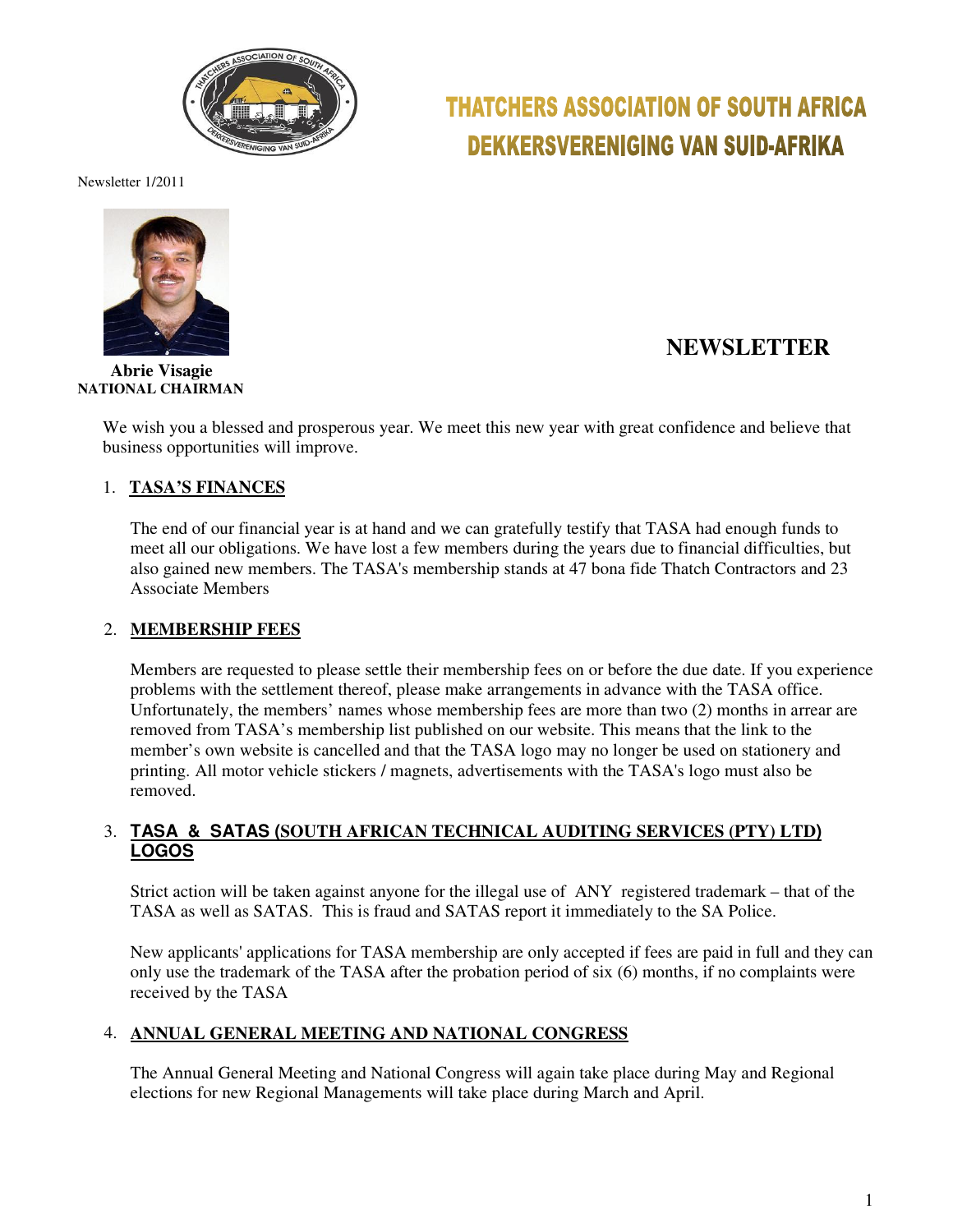### 5. **CERTIFICATION**

Members are encouraged to apply for certification by SATAS. Biggarsberg Thatchers had already received their Certification Certificate and number and launch a campaign early in February 2011. An article that covers this launch together with information about SATAS and the certification process will be published on the TASA website.

The SATAS logo will be posted behind a registered member's contact information on our website. SATAS's application forms, conditions, etc. will be sent to members and it will also be available on the TASA website

### 6. **SANS 10400 & SANS 10407 (Thatched Roof Construction) Specification**

There are still some finer points that need to be sorted out during meetings convened by the SABS, but it is expected that the National Building Regulations (SANS 10400) will be published early in 2011 The SANS 10407 is not withdrawn, but will be updated and refined to put in place a workable Specification for the Thatching Industry.

Good luck for an exciting and challenging year ahead.

Kind regards

### Abrie Visagie **NATIONAL CHAIRMAN**



*Participants in the TASA's first National Thatched Roof Construction Competition: 2008* 

Thatchers Association of South Africa Mobile 083 283 8429<br>P O Box 15936 6549 151 P O Box 15936 Fax 086 6549 151<br>
LYTTELTON Website www.sa-thatcl 0140 Email address admin@sa-thatchers.co.za

Website www.sa-thatchers.co.za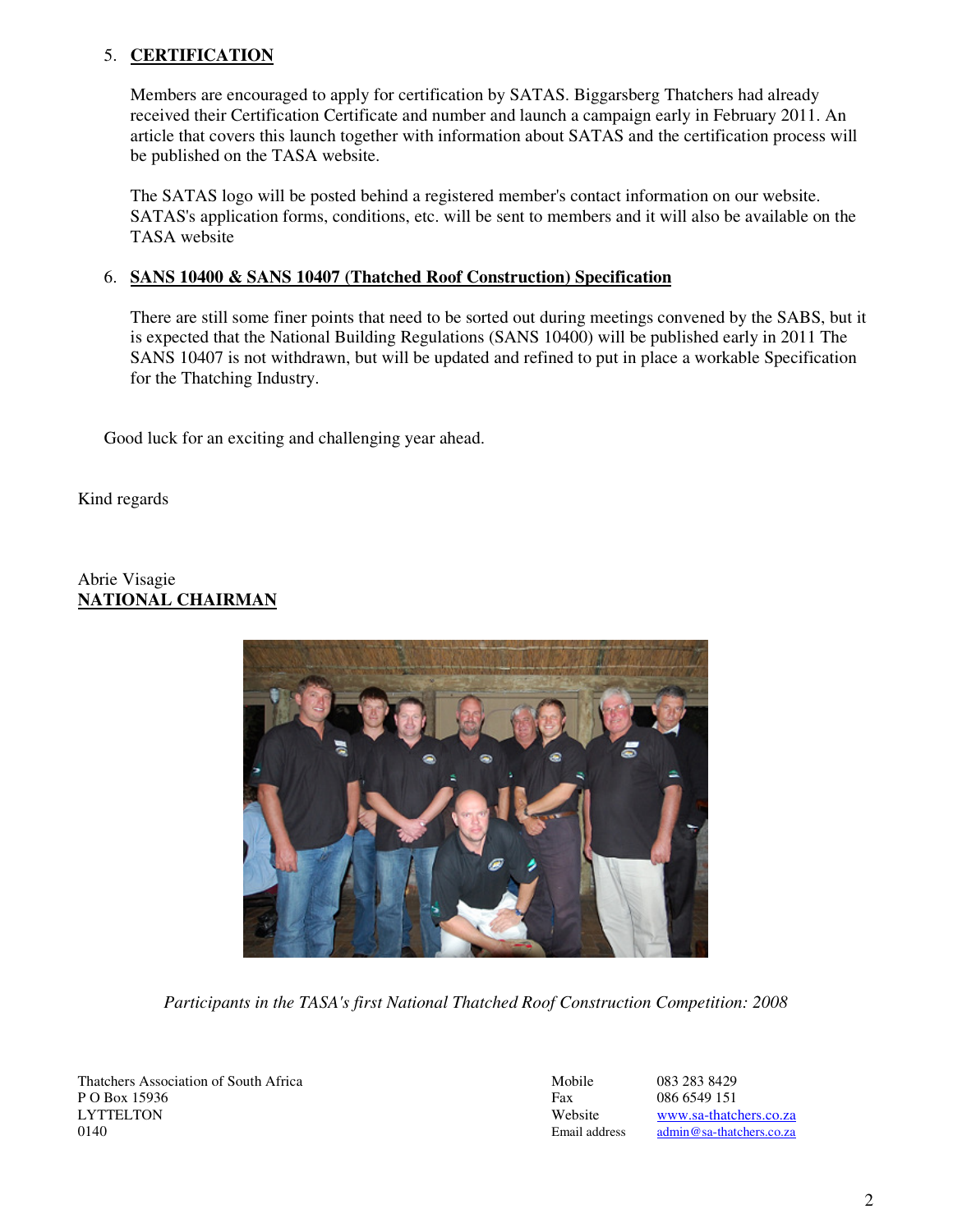## **Why Don't People Achieve Their Goals?**

### *By Justin Cohen*

### **Submitted by Bertus Nieuwenhuis van Recon Thatchers**

Whenever I ask my workshop delegates who has goals, most people put up their hands. Then I ask 'who has written, regularly reviewed goals that you've broken into sub goals with time-frames?' Usually less than 5% of the group can put up their hands to that. Yet research suggests that this less than 5% off the population tend to be wealthier and perform significantly better in fields as diverse as sport and business.

Yet most of us have had goals at one time or another that came to nothing. Why? There are six main reasons.

### **Number 1**:

Most people don't achieve their goals because they don't have any. Or at least, they don't have clear, well-formulated goals. They've just got some vague notion of what would be nice. (I see people who don't know where they're going and are prepared to go through hell to get there!)

### **Number 2**:

They had goals once, but they failed to achieve them, so they gave up. These people don't realise that success usually only happens after a string of setbacks. Failure is only terminal when you don't get up. Entrepreneurs fail on average 3.8 times before they finally succeed. Ironically, not achieving your goal is often the best lesson you can get for achieving it next time. That's if you're prepared to learn the lesson.

### **Number 3**:

 They set a goal that deep down they don't believe they can achieve. If you don't believe it's possible, you can do affirmations and visualisations until you're blue in the face, it's unlikely to happen. You've got to build your self-belief.

### **Number 4**:

They set a goal that they don't really want or want enough. If it doesn't fire you with passion, you'll have no reason to put in the hard work necessary to achieve any great goal. Desire is the fuel that drives your follow-through. You've got to really want it.

### **Number 5**:

They put their faith in their goal-setting plan rather than in themselves. Correct goal setting may just be the most powerful tool you have to get what you want, but it is just that, a tool. You are the real power, you are the success strategy you've been waiting for. The truth is goals don't work. You work. But working without goals is like sailing the high seas without a sail - wherever you think you're headed, you're going to land up somewhere else. When you set your goals, you set your sail. But you've still got to do the sailing.

Finally, the reason people don't achieve really big goals is because they have, really small thoughts. The size of your accomplishments is directly proportional to the size of your thoughts. The thing is big thoughts and little thoughts take up the same brain space, so why not go big?

In setting your goals don't underestimate what you're capable of. Maybe you think you don't have the intelligence, well both Einstein and Edison were kicked out of school because they were thought to have learning disabilities. Maybe you're concerned that you don't have enough formal education. Of the world's top ten richest people they have three degrees between them. Let's face it, the world is run by dropouts, Bill Gates of Microsoft, Larry Ellison of Oracle and Richard Branson of Virgin are just a few of the worlds' business leaders who never completed their formal education. Maybe you're concerned that you don't have enough experience. Neither do first presidents of great nations. Think